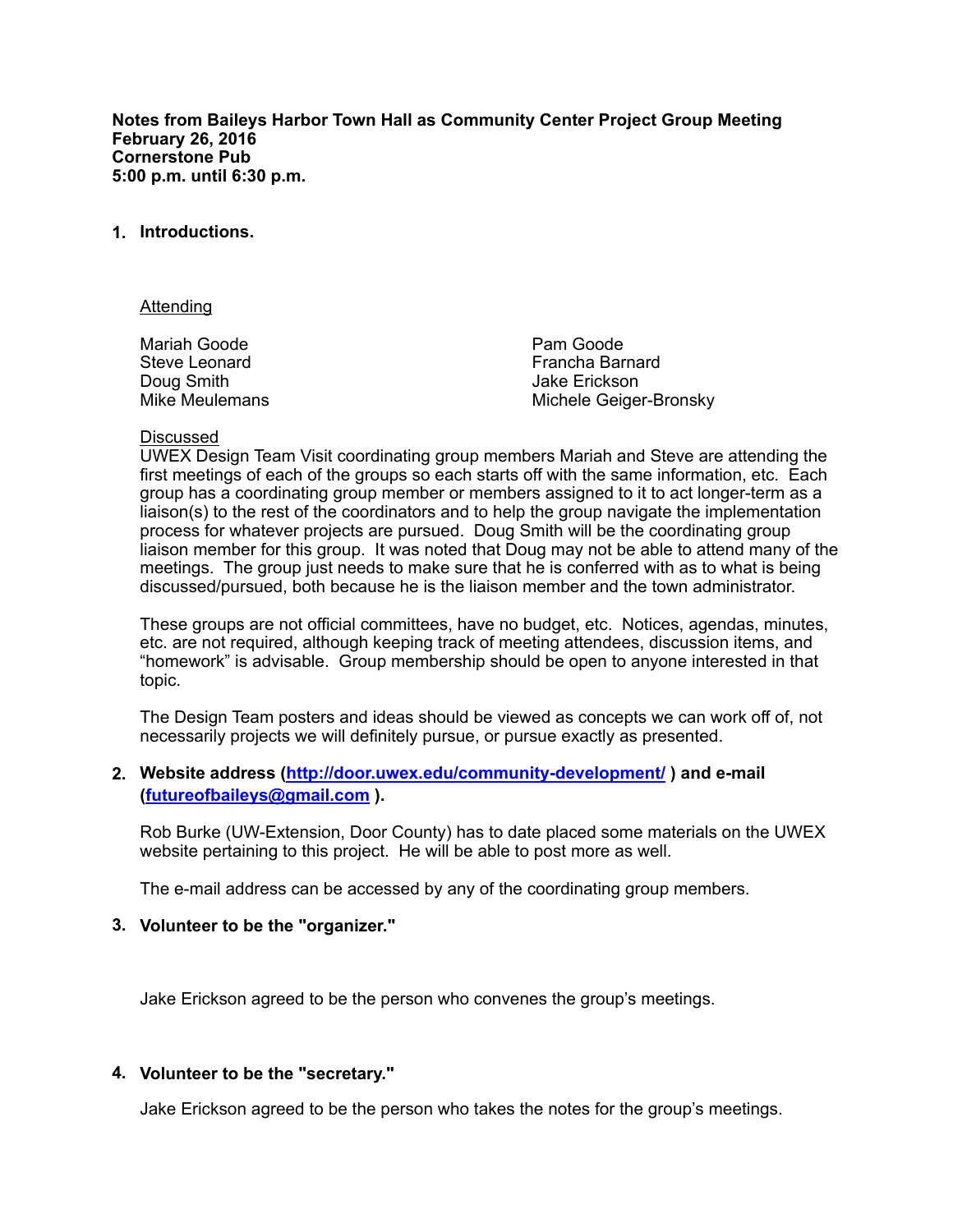# **5. Review of relevant portions of Design Team visit summary, posters, and Friday evening input results.**

The group reviewed the concepts which came out of the Design Team visit. Everyone agreed the Design Team had done a good job.

# **6. Discussion on projects, resources available, prioritization, timeline for action items, who needs to be involved with decision-making, etc.**

Topics/projects discussed:

- Haley (Doug's deputy clerk) is now the primary person handling scheduling for the town hall, although Doug is still involved as well. We need to figure out a way to make the scheduling as easy as possible for Haley and Doug. At the very least, a calendar needs to be posted (physically and on a website) which will allow people to see when the town hall is already in use so that Haley and Doug are not pestered with calls re: times it is already booked.
- If someone wants to use the town hall for an event which is open to the community and free of charge, there is no fee to use the town hall.
- Private/paying events (those not open to the public and/or an activity for which a fee is being charged) will generally "trump" other events/activities. (Most of the time, it might not even be an issue: the paying event could be upstairs and the other could just move downstairs.)
- The outdoor pavilion/park area can't be reserved.
- Requirements for licenses, insurance, etc. regarding wine and beer vary depending on whether the event is private or open to the public.
- On-going activities/uses of the town hall currently include:
	- $\circ$  Government meetings (vast majority are held in downstairs meeting room)
	- o Senior lunches
	- $\circ$  Exercise sessions for seniors (before the senior lunches), which came about due to the Design Team's idea of using the town hall more like a community center
	- o Senior game time (in conjunction with/after senior lunches)
	- o Game day (one weekday afternoon per week through March and April)
	- o Activity days for kids (a handful of Saturday afternoons during the winter; didn't happen this year – need to consider re-establishing/reinvigorating)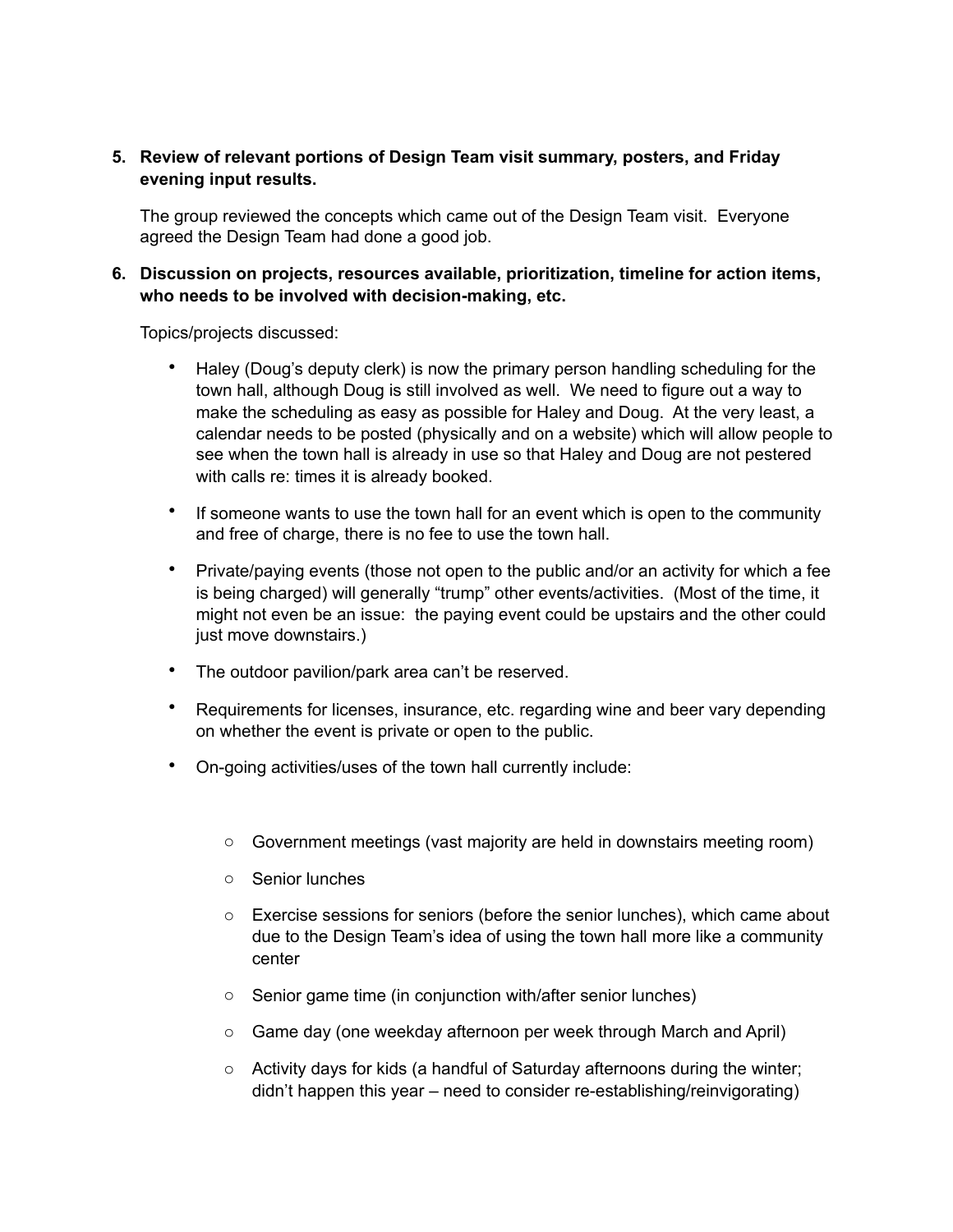- o Farmer's market on Sundays (outside in season/nice weather, inside in winter)
- $\circ$  Live music performances (outside during the season) as of 2016 moving from Friday evenings to Sundays to coincide with farmer's market
- o Elections
- o Storage for a variety of entities

*The Ridges' Thursday evening summer lecture series, held at the town hall for many years, is moving as of 2016 to the Ridges' new building.* 

- New ideas:
	- o Teen/"tween" needs
		- Space to hang out, have wifi access, etc.
		- Maybe downstairs would work better than the stage, which was suggested by the Design Team?
		- **EXECONSISTENT SCHEDUIG WOULD PROPER IN SECT 5 SET SETS**
		- **EXECUTE:** Publicize the library hours to teens
		- **EXECT:** The exercise equipment donated for use by the seniors is being stored downstairs – would there be any way teens (or others?) could use it?
	- o Should the town consider establishing a skatepark somewhere? (Rec. Park?) Sturgeon Bay's skatepark is very popular and no problems seem to have arisen. This topic will be looked at by the Trails and Recreation group.
	- o Business mentoring/teaching sessions, large-scale or one-on-one (tie-in with the Business Development group)
	- $\circ$  Teens teaching tech to adults/seniors would help fulfill the community service hours Gibraltar students need in order to graduate (could tie-in with Business Development group and/or senior lunches)
	- o Extended offerings surrounding senior lunches (Jake indicated the Aging and Disability Resource Center [ADRC] is already considering using Baileys Harbor as a test site for some of these):
		- **EXECUTED EXECUTED:** Technology educational sessions
		- $\blacksquare$  AARP programs driving, etc.
		- Pet care